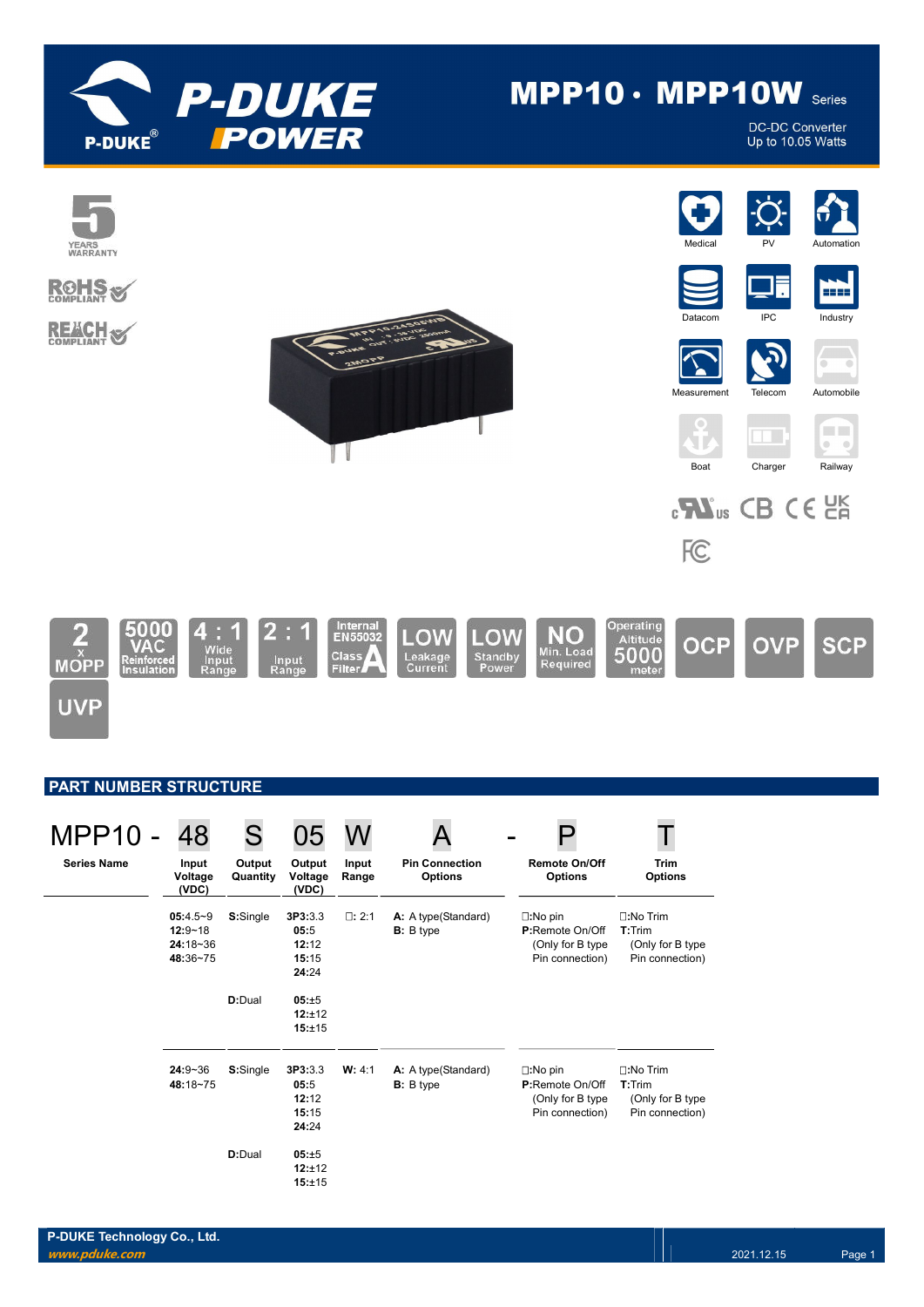



TECHNICAL SPECIFICATION All specifications are typical at nominal input, full load and 25℃ unless otherwise noted

| Model<br>Number  | <b>Input Range</b> | <b>Output Voltage</b> | <b>Output Current</b><br>@Full Load | <b>Input Current</b><br>@ No Load | <b>Efficiency</b> | Maximum<br><b>Capacitor Load</b> |
|------------------|--------------------|-----------------------|-------------------------------------|-----------------------------------|-------------------|----------------------------------|
|                  | <b>VDC</b>         | <b>VDC</b>            | mA                                  | mA                                | $\%$              | μF                               |
| MPP10-05S3P3A/B  | $4.5 - 9$          | 3.3                   | 2500                                | 10                                | 80                | 3000                             |
| MPP10-05S05A/B   | $4.5 - 9$          | 5                     | 2000                                | 10                                | 84                | 2500                             |
| MPP10-05S12A/B   | $4.5 - 9$          | 12                    | 830                                 | 20                                | 86.5              | 430                              |
| MPP10-05S15A/B   | $4.5 - 9$          | 15                    | 670                                 | 20                                | 87                | 350                              |
| MPP10-05S24A/B   | $4.5 - 9$          | 24                    | 416                                 | 20                                | 85.5              | 125                              |
| MPP10-05D05A/B   | $4.5 - 9$          | $\pm 5$               | ±1000                               | 25                                | 83                | ± 1440                           |
| MPP10-05D12A/B   | $4.5 - 9$          | ±12                   | ±416                                | 25                                | 85.5              | ± 250                            |
| MPP10-05D15A/B   | $4.5 - 9$          | ±15                   | ±333                                | 25                                | 86.5              | ±180                             |
| MPP10-12S3P3A/B  | $9 - 18$           | 3.3                   | 2500                                | 10                                | 83                | 3000                             |
| MPP10-12S05A/B   | $9 - 18$           | 5                     | 2000                                | 10                                | 85.5              | 2500                             |
| MPP10-12S12A/B   | $9 - 18$           | 12                    | 830                                 | 10                                | 88                | 430                              |
| MPP10-12S15A/B   | $9 - 18$           | 15                    | 670                                 | 10                                | 89                | 350                              |
| MPP10-12S24A/B   | $9 - 18$           | 24                    | 416                                 | 10                                | 89                | 125                              |
| MPP10-12D05A/B   | $9 - 18$           | $\pm 5$               | ±1000                               | 10                                | 84                | ± 1440                           |
| MPP10-12D12A/B   | $9 - 18$           | ±12                   | ±416                                | 10                                | 89                | ± 250                            |
| MPP10-12D15A/B   | $9 - 18$           | ±15                   | ±333                                | 10                                | 88                | ±180                             |
| MPP10-24S3P3A/B  | $18 - 36$          | 3.3                   | 2500                                | 6                                 | 83                | 3000                             |
| MPP10-24S05A/B   | $18 - 36$          | 5                     | 2000                                | 6                                 | 86.5              | 2500                             |
| MPP10-24S12A/B   | $18 - 36$          | 12                    | 830                                 | 6                                 | 89                | 430                              |
| MPP10-24S15A/B   | $18 - 36$          | 15                    | 670                                 | 6                                 | 89                | 350                              |
| MPP10-24S24A/B   | $18 - 36$          | 24                    | 416                                 | 6                                 | 89                | 125                              |
| MPP10-24D05A/B   | $18 - 36$          | $\pm 5$               | ±1000                               | 6                                 | 85                | ± 1440                           |
| MPP10-24D12A/B   | $18 - 36$          | ±12                   | ±416                                | 6                                 | 89                | ± 250                            |
| MPP10-24D15A/B   | $18 - 36$          | ±15                   | ±333                                | 6                                 | 88                | ±180                             |
| MPP10-48S3P3A/B  | $36 - 75$          | 3.3                   | 2500                                | 4                                 | 82.5              | 3000                             |
| MPP10-48S05A/B   | $36 - 75$          | 5                     | 2000                                | 4                                 | 86.5              | 2500                             |
| MPP10-48S12A/B   | $36 - 75$          | 12                    | 830                                 | 4                                 | 89                | 430                              |
| MPP10-48S15A/B   | $36 - 75$          | 15                    | 670                                 | 4                                 | 89                | 350                              |
| MPP10-48S24A/B   | 36 ~ 75            | 24                    | 416                                 | 4                                 | 88.5              | 125                              |
| MPP10-48D05A/B   | $36 - 75$          | $\pm 5$               | ±1000                               | 4                                 | 85                | ± 1440                           |
| MPP10-48D12A/B   | 36 ~ 75            | ±12                   | ±416                                | 4                                 | 88                | ± 250                            |
| MPP10-48D15A/B   | $36 - 75$          | ±15                   | ±333                                | 4                                 | 88                | ±180                             |
| MPP10-24S3P3WA/B | $9 - 36$           | 3.3                   | 2500                                | 6                                 | 83                | 3000                             |
| MPP10-24S05WA/B  | $9 - 36$           | 5                     | 2000                                | 6                                 | 86.5              | 2500                             |
| MPP10-24S12WA/B  | $9 - 36$           | 12                    | 830                                 | 6                                 | 89                | 430                              |
| MPP10-24S15WA/B  | $9 - 36$           | 15                    | 670                                 | 6                                 | 89                | 350                              |
| MPP10-24S24WA/B  | $9 - 36$           | 24                    | 416                                 | 6                                 | 89                | 125                              |
| MPP10-24D05WA/B  | $9 - 36$           | ±5                    | ±1000                               | 6                                 | 85                | ± 1440                           |
| MPP10-24D12WA/B  | $9 - 36$           | ±12                   | ±416                                | 6                                 | 89                | ± 250                            |
| MPP10-24D15WA/B  | $9 - 36$           | ±15                   | ±333                                | 6                                 | 88                | ±180                             |
| MPP10-48S3P3WA/B | $18 - 75$          | 3.3                   | 2500                                | 4                                 | 82.5              | 3000                             |
| MPP10-48S05WA/B  | $18 \sim 75$       | $5\phantom{.0}$       | 2000                                | 4                                 | 86.5              | 2500                             |
| MPP10-48S12WA/B  | $18 - 75$          | 12                    | 830                                 | 4                                 | 89                | 430                              |
| MPP10-48S15WA/B  | $18 \sim 75$       | 15                    | 670                                 | 4                                 | 89                | 350                              |
| MPP10-48S24WA/B  | $18 - 75$          | 24                    | 416                                 | 4                                 | 88.5              | 125                              |
| MPP10-48D05WA/B  | $18 \sim 75$       | ±5                    | ±1000                               | 4                                 | 85                | ± 1440                           |
| MPP10-48D12WA/B  | $18 - 75$          | ±12                   | ±416                                | 4                                 | 88                | ± 250                            |
| MPP10-48D15WA/B  | $18 \sim 75$       | ±15                   | ±333                                | 4                                 | 88                | ± 180                            |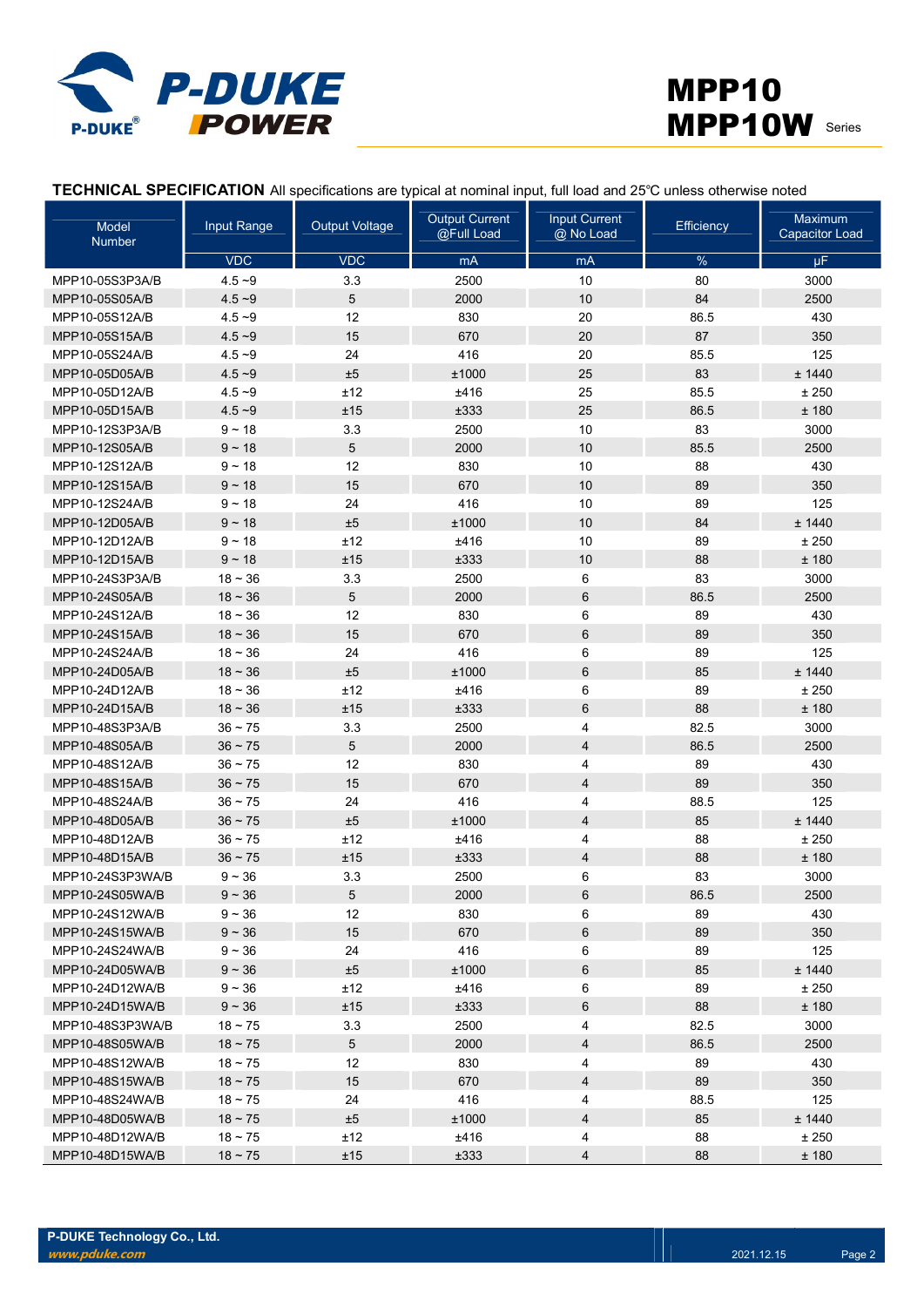

| <b>INPUT SPECIFICATIONS</b>             |                             |                           |                |                |                          |             |  |
|-----------------------------------------|-----------------------------|---------------------------|----------------|----------------|--------------------------|-------------|--|
| <b>Parameter</b>                        |                             | <b>Conditions</b>         | Min.           | Typ.           | Max.                     | <b>Unit</b> |  |
| Operating input voltage range           | 2:1                         | 5Vin(nom)                 | 4.5            | 5              | 9                        |             |  |
|                                         |                             | 12Vin(nom)                | 9              | 12             | 18                       | <b>VDC</b>  |  |
|                                         |                             | 24Vin(nom)                | 18             | 24             | 36                       |             |  |
|                                         |                             | 48Vin(nom)                | 36             | 48             | 75                       |             |  |
|                                         | $(W)$ 4:1                   | 24Vin(nom)                | 9              | 24             | $\overline{36}$          | <b>VDC</b>  |  |
|                                         |                             | 48Vin(nom)                | 18             | 48             | 75                       |             |  |
| Start up voltage                        | 2:1                         | 5Vin(nom)                 |                |                | 4.5                      |             |  |
|                                         |                             | 12Vin(nom)                |                |                | 9                        | <b>VDC</b>  |  |
|                                         |                             | 24Vin(nom)                |                |                | 18                       |             |  |
|                                         |                             | 48Vin(nom)                |                |                | 36                       |             |  |
|                                         | (W) 4:1                     | 24Vin(nom)                |                |                | 9                        | <b>VDC</b>  |  |
|                                         |                             | 48 Vin(nom)               |                |                | 18                       |             |  |
| Shutdown voltage                        | 2:1                         | 5Vin(nom)                 | 3              | $\overline{4}$ | 4.4                      | <b>VDC</b>  |  |
|                                         |                             | 12Vin(nom)                | $\overline{7}$ | 8              | 8.8                      |             |  |
|                                         |                             | 24Vin(nom)                | 15             | 16             | 17.5                     |             |  |
|                                         |                             | 48Vin(nom)                | 31.5           | 33             | 34.5                     |             |  |
|                                         | $(W)$ 4:1                   | 24Vin(nom)                | $\overline{7}$ | 8              | 8.8                      | <b>VDC</b>  |  |
|                                         |                             | 48Vin(nom)                | 15             | 16             | 17.5                     |             |  |
| Start up time                           | Constant resistive load     | Power up                  |                | 30             |                          |             |  |
|                                         |                             | Remote ON/OFF             |                | 30             |                          | ms          |  |
| Input surge voltage                     | 2:1<br>3 second, max.       | 5Vin(nom)                 |                |                | 16                       |             |  |
|                                         |                             | 12Vin(nom)                |                |                | 25                       | <b>VDC</b>  |  |
|                                         |                             | 24Vin(nom)                |                |                | 50                       |             |  |
|                                         |                             | 48Vin(nom)                |                |                | 100                      |             |  |
|                                         | $(W)$ 4:1<br>3 second, max. | 24Vin(nom)                |                |                | 50                       | <b>VDC</b>  |  |
|                                         |                             | 48Vin(nom)                |                |                | 100                      |             |  |
| Input filter                            |                             |                           |                |                | Pi type                  |             |  |
| Remote ON/OFF                           | Referred to -Vin pin        | DC-DC ON                  |                |                | OPEN or $0 \sim 1.2$ VDC |             |  |
| (Only for B-type Pin connection option) |                             | DC-DC OFF                 |                | $2.2 - 12VDC$  |                          |             |  |
|                                         |                             | Input current of Ctrl pin | $-0.5$         |                |                          | mA          |  |
|                                         |                             | Remote off input current  |                | 2.5            |                          | mA          |  |

| <b>OUTPUT SPECIFICATIONS</b>            |                                    |                           |         |      |                                 |               |
|-----------------------------------------|------------------------------------|---------------------------|---------|------|---------------------------------|---------------|
| <b>Parameter</b>                        | <b>Conditions</b>                  |                           | Min.    | Typ. | Max.                            | Unit          |
| Voltage accuracy                        |                                    |                           | $-1.0$  |      | $+1.0$                          | %             |
| Line regulation                         | Low Line to High Line at Full Load | Single                    | $-0.2$  |      | $+0.2$                          | $\frac{0}{0}$ |
|                                         |                                    | Dual                      | $-0.5$  |      | $+0.5$                          |               |
| Load regulation                         | No Load to Full Load               | Single                    | $-0.2$  |      | $+0.2$                          | $\%$          |
|                                         |                                    | Dual                      | $-1.0$  |      | $+1.0$                          |               |
| Cross regulation                        | Asymmetrical load 25%/100% FL      | Dual                      | $-5.0$  |      | $+5.0$                          | $\%$          |
| Voltage adjustability                   | Single output                      | 3.3 Vout. 5 Vout. 12 Vout | $-10$   |      | $+10$                           |               |
| (Only for B-type Pin connection option) |                                    | 15Vout, 24Vout            | $-10$   |      | $+20$                           | $\%$          |
|                                         | Dual output                        | ±5Vout, ±12Vout, ±15Vout  | $-10$   |      | $+10$                           |               |
| Ripple and noise                        | Measured by 20MHz bandwidth        |                           |         |      |                                 |               |
|                                         | With a 10µF/25V X7R MLCC           | 3.3Vout, 5Vout            |         | 30   |                                 |               |
|                                         |                                    | 12Vout, 15Vout            |         | 40   |                                 | mVp-p         |
|                                         | With a 4.7µF/50V X7R MLCC          | 24Vout                    |         | 50   |                                 |               |
| Temperature coefficient                 |                                    |                           | $-0.02$ |      | $+0.02$                         | %/°C          |
| Transient response recovery time        | 25% load step change               |                           |         | 250  |                                 | μs            |
| Over voltage protection                 | Single                             | 3.3Vout                   | 3.7     |      | 5                               |               |
|                                         |                                    | 5Vout                     | 5.6     |      | 7.0                             |               |
|                                         |                                    | 12Vout                    | 13.5    |      | 16                              | <b>VDC</b>    |
|                                         |                                    | 15Vout                    | 18.3    |      | 22.0                            |               |
|                                         |                                    | 24Vout                    | 29.1    |      | 34.5                            |               |
|                                         | Dual                               | 5Vout                     | 5.6     |      | 7.0                             |               |
|                                         |                                    | 12Vout                    | 13.5    |      | 18.2                            | <b>VDC</b>    |
|                                         |                                    | 15Vout                    | 17.0    |      | 22.0                            |               |
| Over load protection                    | % of lout rated; Hiccup mode       |                           |         | 150  |                                 | $\%$          |
| Short circuit protection                |                                    |                           |         |      | Continuous, automatics recovery |               |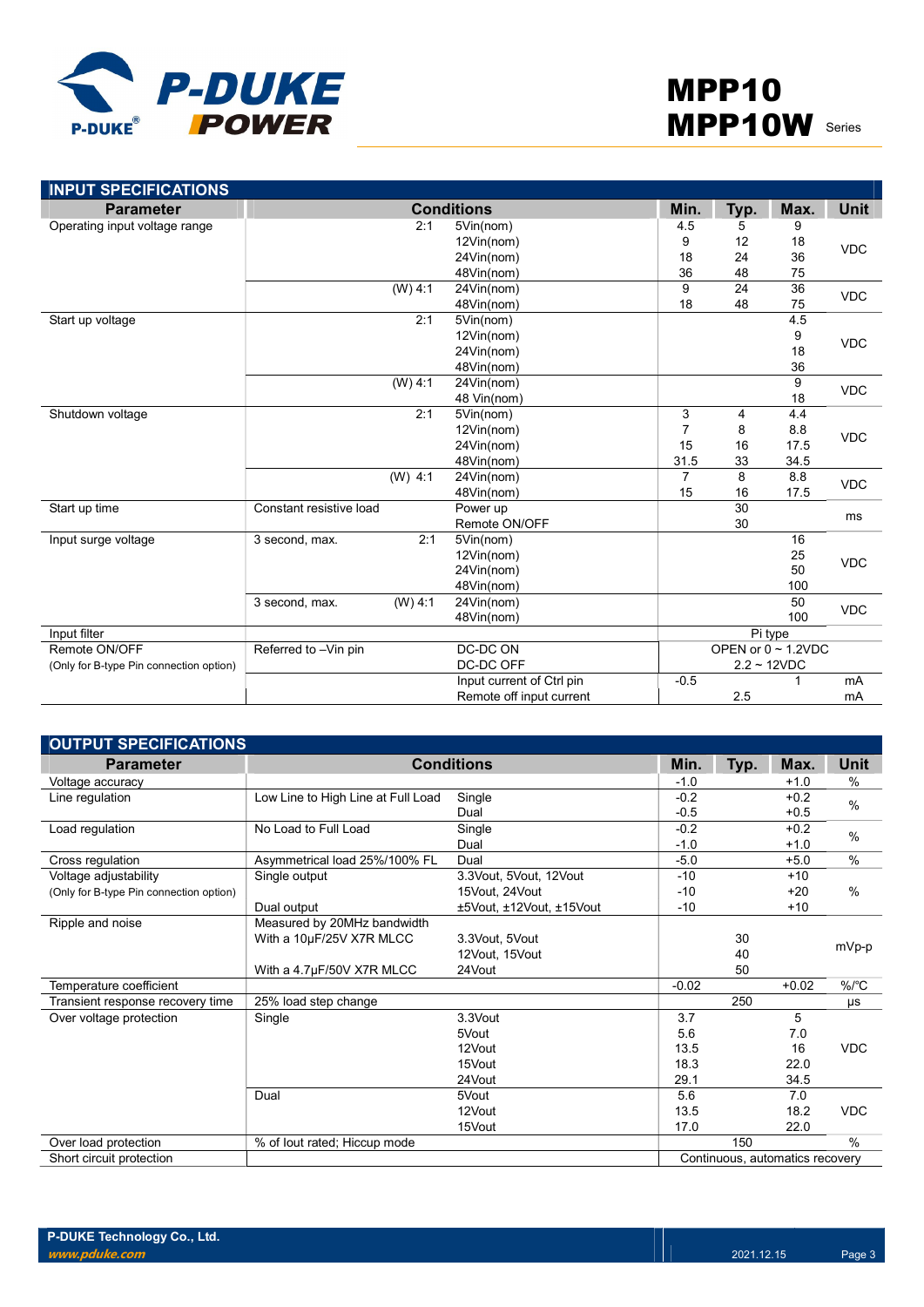

| <b>GENERAL SPECIFICATIONS</b> |                                                  |                 |      |                              |               |                         |
|-------------------------------|--------------------------------------------------|-----------------|------|------------------------------|---------------|-------------------------|
| <b>Parameter</b>              | <b>Conditions</b>                                |                 | Min. | Typ.                         | Max.          | Unit                    |
| Isolation voltage             | minute                                           | Input to Output | 5000 |                              |               | <b>VAC</b>              |
|                               | Reinforced insulation for 250VAC working voltage |                 |      |                              |               |                         |
| Isolation resistance          | 500VDC                                           |                 | 10   |                              |               | $G\Omega$               |
| Isolation capacitance         |                                                  |                 |      | 12                           | 17            | pF                      |
| Leakage current               | 240VAC.60Hz                                      |                 |      |                              | 2             | μA                      |
| Switching frequency           |                                                  |                 | 270  | 300                          | 330           | kHz                     |
| Clearance/Creepage            |                                                  |                 | 8    |                              |               | mm                      |
| Safety approvals              | IEC/EN/ANSI/AAMIES 60601-1                       |                 |      |                              | UL:E360199    |                         |
|                               | IEC/ EN/ UL 62368-1                              |                 |      |                              | UL:E193009    |                         |
|                               |                                                  |                 |      |                              | CB: UL(Demko) |                         |
| Case material                 |                                                  |                 |      | Non-conductive black plastic |               |                         |
| Base material                 |                                                  |                 |      | Non-conductive black plastic |               |                         |
| Potting material              |                                                  |                 |      | Silicone (UL94 V-0)          |               |                         |
| Weight                        |                                                  |                 |      |                              |               | 14g (0.48oz)            |
| <b>MTBF</b>                   | MIL-HDBK-217F, Full load                         |                 |      |                              |               | $3.849 \times 10^6$ hrs |

| <b>ENVIRONMENTAL SPECIFICATIONS</b> |                                   |              |      |                 |              |  |
|-------------------------------------|-----------------------------------|--------------|------|-----------------|--------------|--|
| <b>Parameter</b>                    | <b>Conditions</b>                 | Min.         | Typ. | Max.            | Unit         |  |
| Operating ambient temperature       | Without derating<br>With derating | -40<br>$+77$ |      | $+77$<br>$+105$ | °C           |  |
| Maximum case temperature            |                                   |              |      | 105             | °C           |  |
| Storage temperature range           |                                   | -55          |      | $+125$          | °C           |  |
| Thermal impedance                   |                                   |              | 18   |                 | °C/W         |  |
| Operating altitude                  |                                   |              |      | 5000            | m            |  |
| Thermal shock                       |                                   |              |      |                 | MIL-STD-810F |  |
| Vibration                           |                                   |              |      |                 | MIL-STD-810F |  |
| Relative humidity                   |                                   |              |      |                 | 5% to 95% RH |  |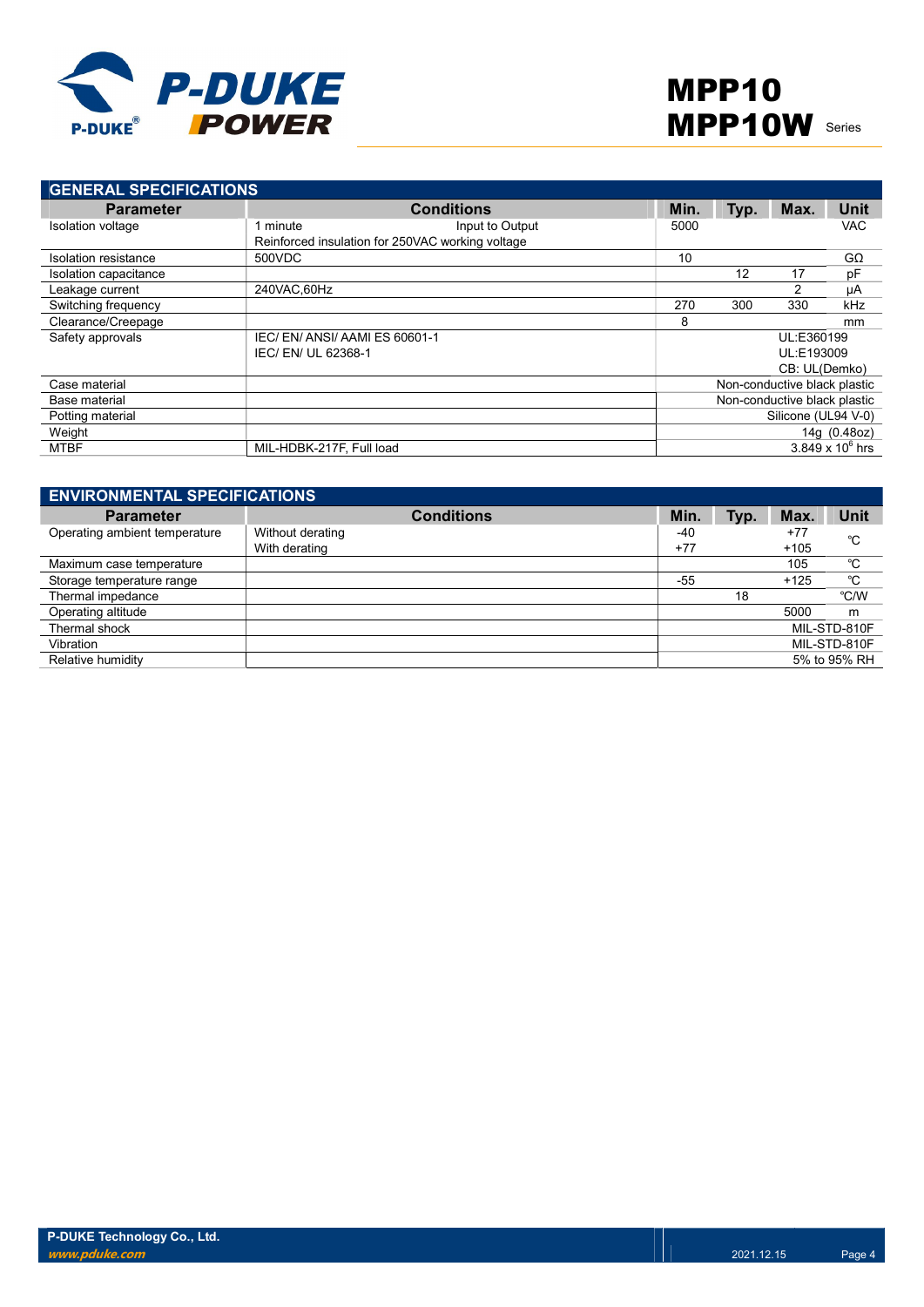

| <b>EMC SPECIFICATIONS</b>                                                                   |                             |                                                                                                                                         |                  |
|---------------------------------------------------------------------------------------------|-----------------------------|-----------------------------------------------------------------------------------------------------------------------------------------|------------------|
| <b>Parameter</b>                                                                            |                             | <b>Conditions</b>                                                                                                                       | Level            |
| EMI                                                                                         |                             | EN55011, EN55032, EN60601-1-2 and FCC Part 18 / 15                                                                                      |                  |
|                                                                                             |                             | Without external filter                                                                                                                 | Class A          |
|                                                                                             |                             | With external filter                                                                                                                    | Class B          |
| <b>EMS</b>                                                                                  | EN55024 and EN60601-1-2     |                                                                                                                                         |                  |
| <b>ESD</b>                                                                                  | EN61000-4-2                 | Air ± 15kV and Contact ± 8kV                                                                                                            | Perf. Criteria A |
| Radiated immunity                                                                           | EN61000-4-3                 | 10 V/m                                                                                                                                  | Perf. Criteria A |
| <b>Fast transient</b>                                                                       | EN61000-4-4                 | $±$ 2kV                                                                                                                                 | Perf. Criteria A |
|                                                                                             | MPP10-0500000               | With an aluminum electrolytic capacitor<br>(Nippon Chemi-con KY series, 1000µF/25V) and<br>a reverse diode (Vishay V10P45) in parallel. |                  |
|                                                                                             | $MPP10-12$<br>MPP10-2400000 | With an aluminum electrolytic capacitor<br>(Nippon Chemi-con KY series, 470µF/50V).                                                     |                  |
|                                                                                             | $MPP10-48$                  | With an aluminum electrolytic capacitor<br>(Nippon Chemi-con KY series, 330µF/100V).                                                    |                  |
| Surge                                                                                       | EN61000-4-5                 | $±$ 2kV                                                                                                                                 | Perf. Criteria A |
|                                                                                             | MPP10-0500000               | With an aluminum electrolytic capacitor<br>(Nippon Chemi-con KY series, 1000µF/25V) and<br>a reverse diode (Vishay V10P45) in parallel. |                  |
|                                                                                             | $MPP10-12$<br>MPP10-2400000 | With an aluminum electrolytic capacitor<br>(Nippon Chemi-con KY series, 470µF/50V).                                                     |                  |
|                                                                                             | MPP10-4800000               | With an aluminum electrolytic capacitor<br>(Nippon Chemi-con KY series, 330µF/100V).                                                    |                  |
| Conducted immunity                                                                          | EN61000-4-6                 | $10 \text{ Vr.m.s}$                                                                                                                     | Perf. Criteria A |
| Power frequency magnetic field                                                              | EN61000-4-8                 | 100A/m continuous: 1000A/m 1 second                                                                                                     | Perf. Criteria A |
| CALITION: This power module is not internally fused. An input line fuse must always be used |                             |                                                                                                                                         |                  |

CAUTION: This power module is not internally fused. An input line fuse must always be used.

## **CHARACTERISTIC CURVE**





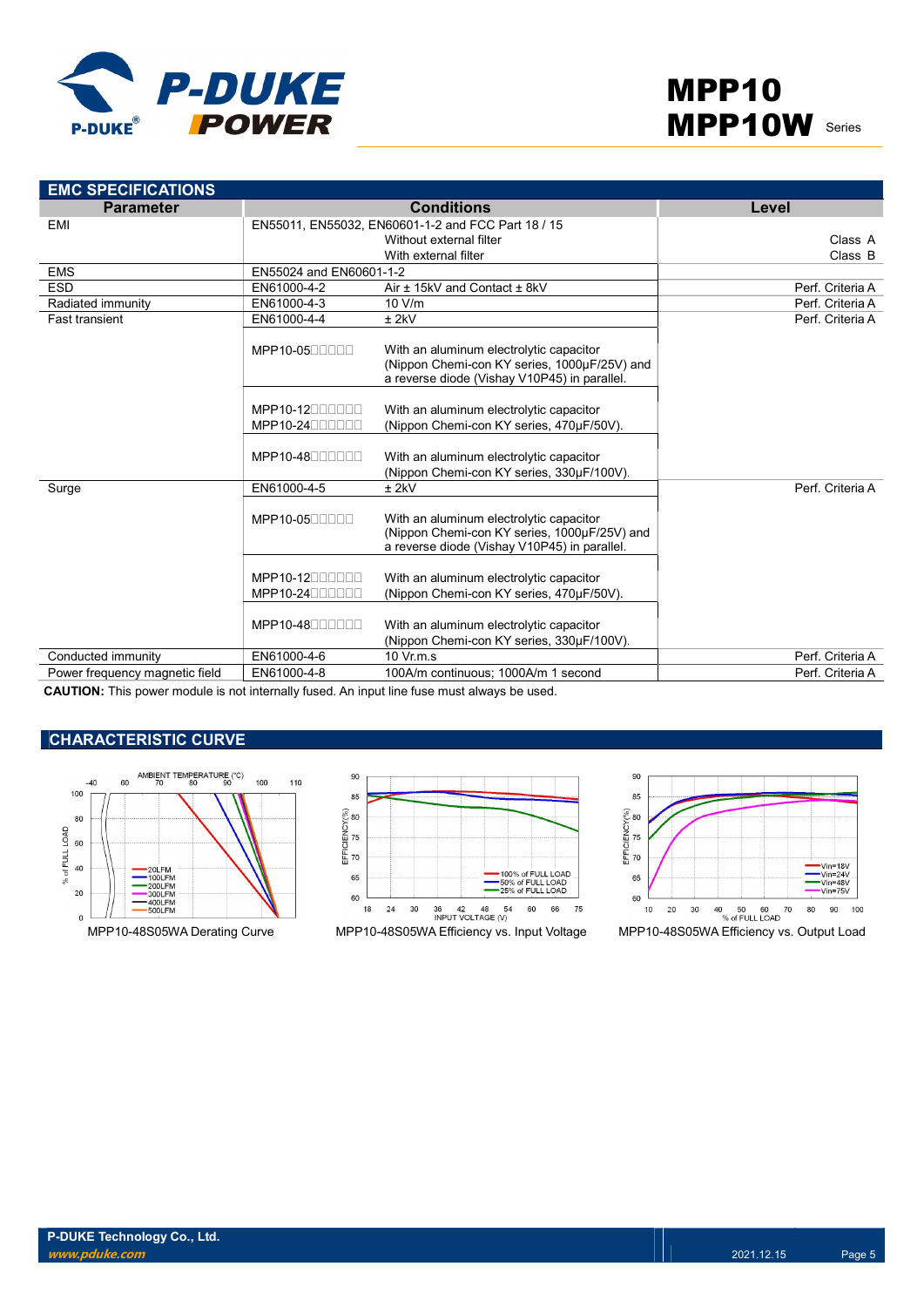

### FUSE CONSIDERATION

This power module is not internally fused. An input line fuse must always be used.

This encapsulated power module can be used in a wide variety of applications, ranging from simple stand-alone operation to an integrated part of sophisticated power architecture.

To maximum flexibility, internal fusing is not included; however, to achieve maximum safety and system protection, always use an input line fuse. The input line fuse suggest as below:

| Model                                                           | <b>Fuse Rating</b><br>Ά | <b>Fuse Type</b> |
|-----------------------------------------------------------------|-------------------------|------------------|
| MPP10-05S<br>→ MPP10-05DL                                       |                         | Slow-Blow        |
| $MPP10-12S$<br>$\cdot$ MPP10-12D $\Gamma$                       |                         | Slow-Blow        |
| MPP10-24S<br>$\cdot$ MPP10-24D                                  |                         | Slow-Blow        |
| <b>MPP10-48SF</b><br>$\cdot$ MPP10-48D $\overline{\phantom{a}}$ | 0.5                     | Slow-Blow        |

| Model                                           | <b>Fuse Rating</b><br>Ά | <b>Fuse Type</b> |
|-------------------------------------------------|-------------------------|------------------|
| $MPP10-24S$ $\neg$ $\neg$ $MPP10-24D$<br>W      |                         | Slow-Blow        |
| $MPP10-48S$<br>$\neg$ W · MPP10-48D $\neg$<br>W |                         | Slow-Blow        |

The table based on the information provided in this data sheet on inrush energy and maximum DC input current at low Vin.

#### MECHANICAL DRAWING



BOTTOM VIEW



A TYPE PIN CONNECTION

| <b>PIN</b> | <b>SINGLE</b> | <b>DUAL</b> |
|------------|---------------|-------------|
|            | + Vin         | + Vin       |
| 11         | No pin        | Common      |
| 12         | -Vout         | No pin      |
| 13         | +Vout         | -Vout       |
| 15         | No pin        | $+$ Vout    |
| 23         | - Vin         | - Vin       |
| 24         | - Vin         | - Vin       |

1. All dimensions in inch [mm]

- 2. Tolerance :x.xx±0.02 [x.x±0.5]
	- x.xxx±0.01 [x.xx±0.25]

3. Pin dimension tolerance ±0.004[0.10]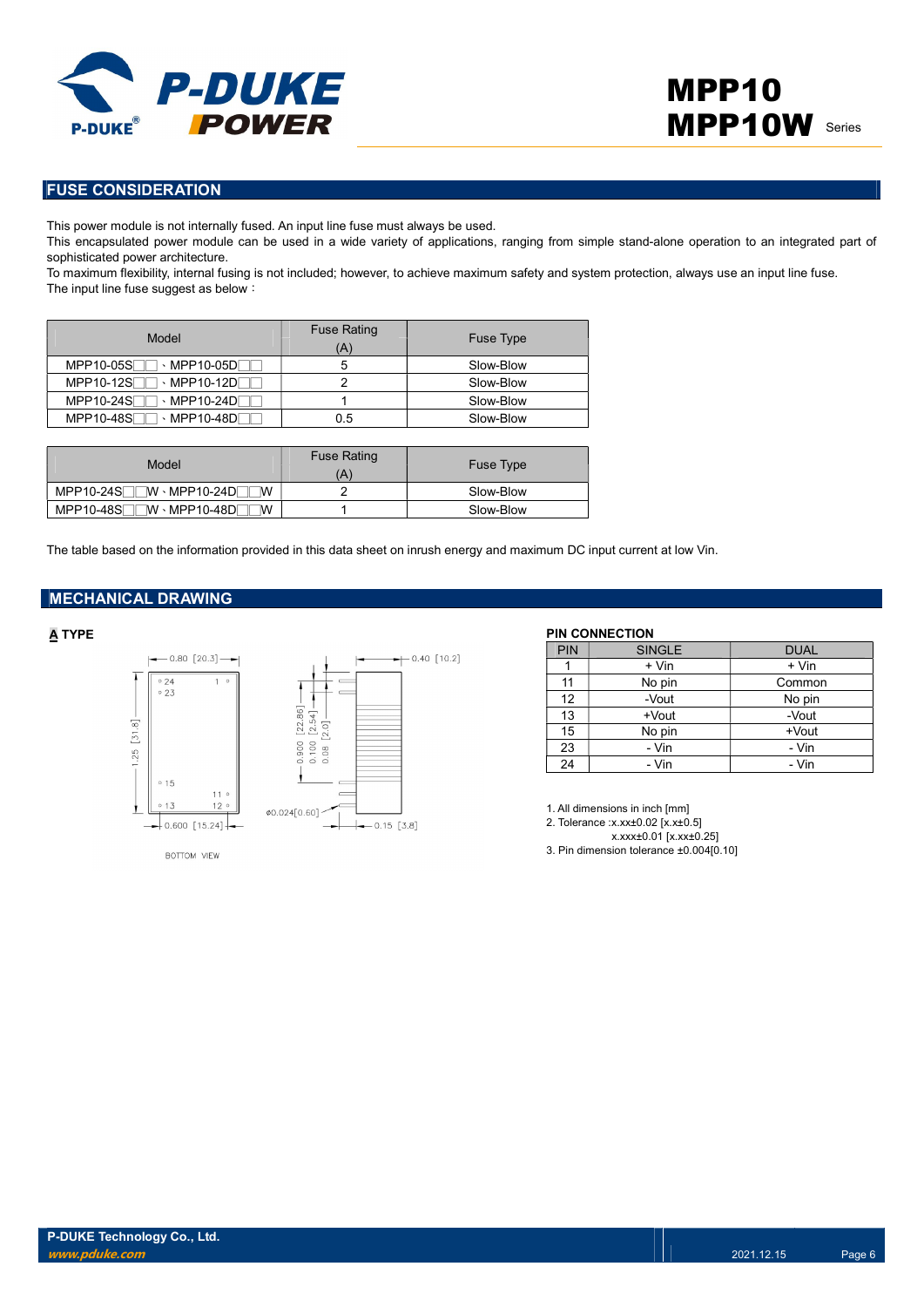



#### MECHANICAL DRAWING(CONTINUED)



#### BOTTOM VIEW

#### B TYPE PIN CONNECTION

| PIN | <b>SINGLE</b>           | <b>DUAL</b>             |
|-----|-------------------------|-------------------------|
|     | Ctrl (Option) / No pin* | Ctrl (Option) / No pin* |
| 2   | - Vin                   | - Vin                   |
| 10  | Trim (Option) / No pin* | Trim (Option) / No pin* |
| 11  | No pin / NC **          | -Vout                   |
| 14  | +Vout                   | +Vout                   |
| 16  | -Vout                   | Common                  |
| 22  | $+V$ in                 | $+V$ in                 |
| 23  | $+V$ in                 | $+V$ in                 |

If don't choose Ctrl or Trim option, there is no pin on the corresponding pin number.

\*\* Pin 11 is "No pin" for MPP10-□□S□□□B-T MPP10-□□S□□□B-PT Pin 11 is "NC" for MPP10-□□S□□□B MPP10-□□S□□□B-P

1. All dimensions in inch [mm]

2. Tolerance :x.xx±0.02 [x.x±0.5]

- x.xxx±0.01 [x.xx±0.25]
- 3. Pin dimension tolerance ±0.004[0.10]

#### RECOMMENDED PAD LAYOUT



All dimensions in inch[mm] Pad size(lead free recommended) Through hole 1.11.12.13.15.23.24: Φ0.035[0.90] Top view pad 1.11.12.13.15.23.24: Φ0.044[1.13] Bottom view pad 1.11.12.13.15.23.24: Φ0.071[1.80]



All dimensions in inch[mm] Pad size(lead free recommended) Through hole 1.2.10.11.14.16.22.23: Φ0.035[0.90] Top view pad 1.2.10.11.14.16.22.23: Φ0.044[1.13] Bottom view pad 1.2.10.11.14.16.22.23: Φ0.071[1.80]

There should be at least 8mm distance between primary and secondary circuit.

\*\* For further information, please contact P-DUKE.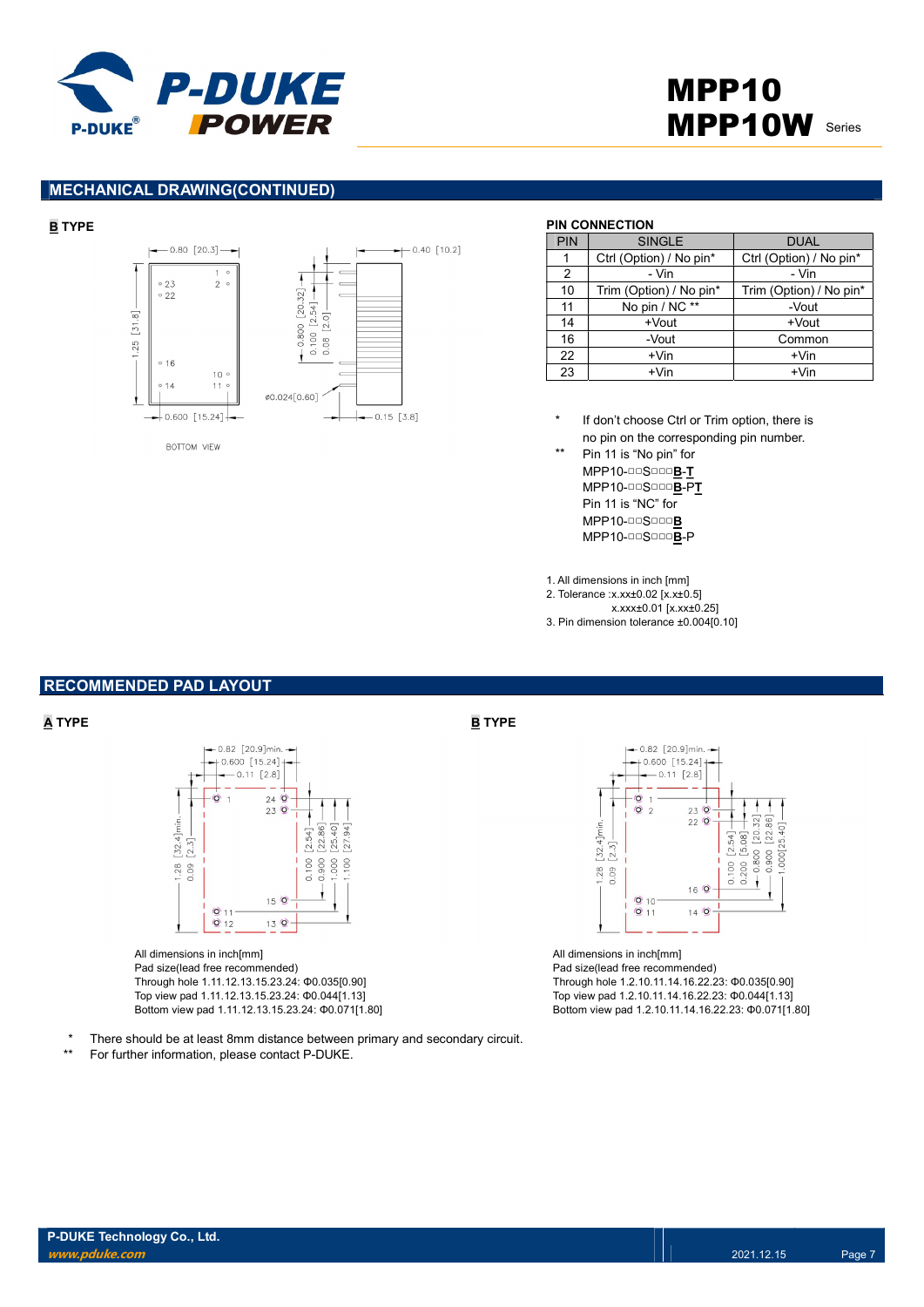

# MPP10 **MPP10W** Series

### THERMAL CONSIDERATIONS

The power module operates in a variety of thermal environments. However, sufficient cooling should be provided to help ensure reliable operation of the unit. Heat is removed by conduction, convection, and radiation to the surrounding Environment. Proper cooling can be verified by measuring the point as the figure below. The temperature at this location should not exceed "Maximum case temperature". When Operating, adequate cooling must be provided to maintain the test point temperature at or below "Maximum case temperature". You can limit this Temperature to a lower value for extremely high reliability.

■ Thermal test condition with vertical direction by natural convection (20LFM).



#### OUTPUT VOLTAGE ADJUSTMENT

It allows the user to increase or decrease the output voltage of the module.

This is accomplished by connecting an external resistor between the Trim pin and either the +Vout or -Vout pins.

With an external resistor between the Trim and -Output pin, the output voltage increases.

With an external resistor between the Trim and +Output pin, the output voltage decreases.

The external Trim resistor needs to be at least 1/16W of rated power.

#### ■ Trim Up Equation



#### ■ Trim Down Equation

$$
R_D=\!\left[\!\!\begin{array}{c} \displaystyle \left(\!V_{o,\text{down}}\!-\!L\right)\!\times\! G\\ \displaystyle \left(\!V_o\!-\!V_{o,\text{down}}\!\right)\end{array}\!\!\!\!-\!H\right]\!\!\varOmega
$$

#### $\blacksquare$  Trim constants

|                                                                                                                                                                                                                                                                                                                                                                                                                                   | <b>TOP VIEW</b>               |       |       |      |              |
|-----------------------------------------------------------------------------------------------------------------------------------------------------------------------------------------------------------------------------------------------------------------------------------------------------------------------------------------------------------------------------------------------------------------------------------|-------------------------------|-------|-------|------|--------------|
| <b>PUT VOLTAGE ADJUSTMENT</b>                                                                                                                                                                                                                                                                                                                                                                                                     |                               |       |       |      |              |
| s the user to increase or decrease the output voltage of the module.<br>accomplished by connecting an external resistor between the Trim pin and either the +Vout or -Vout pins.<br>n external resistor between the Trim and -Output pin, the output voltage increases.<br>1 external resistor between the Trim and +Output pin, the output voltage decreases.<br>ternal Trim resistor needs to be at least 1/16W of rated power. |                               |       |       |      |              |
| n Up Equation                                                                                                                                                                                                                                                                                                                                                                                                                     | $\blacksquare$ Trim constants |       |       |      |              |
|                                                                                                                                                                                                                                                                                                                                                                                                                                   | Module                        | G     | H     | K    | $\mathbf{L}$ |
|                                                                                                                                                                                                                                                                                                                                                                                                                                   | DOS3P3B-OT · DOS3P3WB-OT      | 5110  | 2050  | 0.8  | 2.5          |
| $\frac{G\times L}{(V_{o,up}-L-K)}-H\left \Omega\right $                                                                                                                                                                                                                                                                                                                                                                           | <b>DOS05B-OT · DOS05WB-OT</b> | 5110  | 2050  | 2.5  | 2.5          |
|                                                                                                                                                                                                                                                                                                                                                                                                                                   | <b>DOS12B-OT · DOS12WB-OT</b> | 10000 | 5110  | 9.5  | 2.5          |
| n Down Equation                                                                                                                                                                                                                                                                                                                                                                                                                   | <b>DOS15B-OT · DOS15WB-OT</b> | 10000 | 5110  | 12.5 | 2.5          |
|                                                                                                                                                                                                                                                                                                                                                                                                                                   | <b>DOS24B-OT · DOS24WB-OT</b> | 56000 | 13000 | 21.5 | 2.5          |
| $\frac{(V_{o,\text{down}} - L) \times G}{(V_o - V_{o,\text{down}})} - H\left[\Omega\right]$                                                                                                                                                                                                                                                                                                                                       |                               |       |       |      |              |
|                                                                                                                                                                                                                                                                                                                                                                                                                                   | Module                        | G     | H     | K    | L            |
|                                                                                                                                                                                                                                                                                                                                                                                                                                   | <b>OOD05B-OT · OOD05WB-OT</b> | 3000  | 3000  | 7.5  | 2.5          |
|                                                                                                                                                                                                                                                                                                                                                                                                                                   | <b>OOD12B-OT · OOD12WB-OT</b> | 56000 | 13000 | 21.5 | 2.5          |
|                                                                                                                                                                                                                                                                                                                                                                                                                                   | 00D15B-0T · 00D15WB-0T        | 30000 | 13000 | 27.5 | 2.5          |
|                                                                                                                                                                                                                                                                                                                                                                                                                                   |                               |       |       |      |              |

| Module                 | G     |       |      |    |
|------------------------|-------|-------|------|----|
| 00005B-0T · 00005WB-0T | 3000  | 3000  | 7.5  | 25 |
| 00D12B-0T \ 00D12WB-0T | 56000 | 13000 | 21.5 | 25 |
| 00D15B-0T \ 00D15WB-0T | 30000 | 13000 | 27.5 | 25 |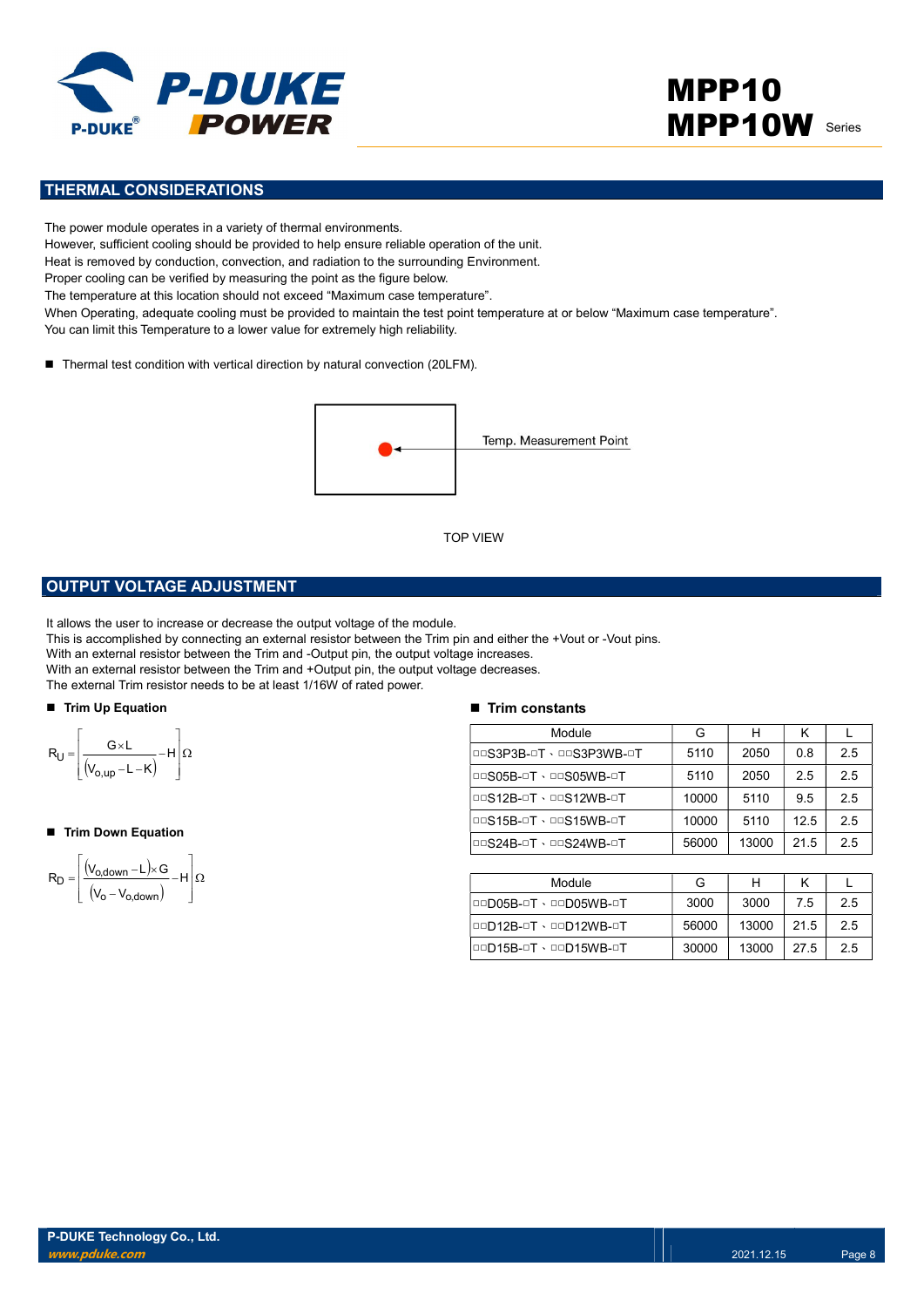

### OUTPUT VOLTAGE ADJUSTMENT(CONTINUED)

#### EXTERNAL OUTPUT TRIMMING

Output can be externally trimmed by using the method shown below.

Trim-up

Single Output



Dual Output



|                        |                      |                               | <b>□□S3P3B-□T、□□S3P3WB-□T</b> |         |                |         |         |                |         |         |                 |
|------------------------|----------------------|-------------------------------|-------------------------------|---------|----------------|---------|---------|----------------|---------|---------|-----------------|
| $\triangle$ V          | (% )                 | $\mathbf{1}$                  | $\overline{2}$                | 3       | $\overline{4}$ | 5       | 6       | $\overline{7}$ | 8       | 9       | 10              |
| Vout                   | (V)                  | 3.333                         | 3.366                         | 3.399   | 3.432          | 3.465   | 3.498   | 3.531          | 3.564   | 3.597   | 3.630           |
| <b>RU</b>              | $(k\Omega)$          | 385.071                       | 191.511                       | 126.990 | 94.730         | 75.374  | 62.470  | 53.253         | 46.340  | 40.963  | 36.662          |
|                        | □□S05B-□T、□□S05WB-□T |                               |                               |         |                |         |         |                |         |         |                 |
| $\triangle$ V          | (% )                 | $\mathbf{1}$                  | 2                             | 3       | 4              | 5       | 6       | $\overline{7}$ | 8       | 9       | 10              |
| Vout                   | (V)                  | 5.050                         | 5.100                         | 5.150   | 5.200          | 5.250   | 5.300   | 5.350          | 5.400   | 5.450   | 5.500           |
| RU                     |                      | $(k\Omega)$ 253.450           | 125.700                       | 83.117  | 61.825         | 49.050  | 40.533  | 34.450         | 29.888  | 26.339  | 23.500          |
|                        |                      | <b>DOS12B-OT · DOS12WB-OT</b> |                               |         |                |         |         |                |         |         |                 |
| $\triangle$ V          | (% )                 | $\mathbf{1}$                  | $\overline{2}$                | 3       | $\overline{4}$ | 5       | 6       | $\overline{7}$ | 8       | 9       | 10 <sup>1</sup> |
| Vout                   | (V)                  | 12.120                        | 12.240                        | 12.360  | 12.480         | 12.600  | 12.720  | 12.840         | 12.960  | 13.080  | 13.200          |
| <b>RU</b>              |                      | $(k\Omega)$ 203.223           | 99.057                        | 64.334  | 46.973         | 36.557  | 29.612  | 24.652         | 20.932  | 18.038  | 15.723          |
|                        |                      | <b>DOS15B-OT · DOS15WB-OT</b> |                               |         |                |         |         |                |         |         |                 |
| $\triangle$ V          | (% )                 | $\mathbf{1}$                  | $\overline{2}$                | 3       | $\overline{4}$ | 5       | 6       | $\overline{7}$ | 8       | 9       | 10 <sup>1</sup> |
| Vout                   | (V)                  | 15.150                        | 15.300                        | 15.450  | 15.600         | 15.750  | 15.900  | 16.050         | 16.200  | 16.350  | 16.500          |
| <b>RU</b>              | $(k\Omega)$          | 161.557                       | 78.223                        | 50.446  | 36.557         | 28.223  | 22.668  | 18.700         | 15.723  | 13.409  | 11.557          |
| $\triangle$ V          | (% )                 | 11                            | 12                            | 13      | 14             | 15      | 16      | 17             | 18      | 19      | 20              |
| Vout                   | (V)                  | 16.650                        | 16.800                        | 16.950  | 17.100         | 17.250  | 17.400  | 17.550         | 17.700  | 17.850  | 18.000          |
| <b>RU</b>              | $(k\Omega)$          | 10.042                        | 8.779                         | 7.711   | 6.795          | 6.001   | 5.307   | 4.694          | 4.149   | 3.662   | 3.223           |
|                        |                      | <b>DOS24B-OT · DOS24WB-OT</b> |                               |         |                |         |         |                |         |         |                 |
| $\triangle$ V          | (%)                  | $\mathbf{1}$                  | $\overline{2}$                | 3       | 4              | 5       | 6       | $\overline{7}$ | 8       | 9       | 10              |
| Vout                   | (V)                  | 24.240                        | 24.480                        | 24.720  | 24.960         | 25.200  | 25.440  | 25.680         | 25.920  | 26.160  | 26.400          |
| <b>RU</b>              | $(k\Omega)$          | 570.333                       | 278.667                       | 181.444 | 132.833        | 103.667 | 84.222  | 70.333         | 59.917  | 51.815  | 45.333          |
| $\triangle$ V          | (% )                 | 11                            | 12                            | 13      | 14             | 15      | 16      | 17             | 18      | 19      | 20              |
| Vout                   | (V)                  | 26.640                        | 26.880                        | 27.120  | 27.360         | 27.600  | 27.840  | 28.080         | 28.320  | 28.560  | 28.800          |
| <b>RU</b>              | $(k\Omega)$          | 40.030                        | 35.611                        | 31.872  | 28.667         | 25.889  | 23.458  | 21.314         | 19.407  | 17.702  | 16.167          |
|                        |                      | <b>QQD05B-QT · QQD05WB-QT</b> |                               |         |                |         |         |                |         |         |                 |
| $\triangle$ V          | (%)                  | $\mathbf{1}$                  | $\overline{2}$                | 3       | 4              | 5       | 6       | $\overline{7}$ | 8       | 9       | 10              |
| Vout                   | (V)                  | ±5.050                        | ±5.100                        | ±5.150  | ±5.200         | ±5.250  | ±5.300  | ±5.350         | ±5.400  | ±5.450  | ±5.500          |
| <b>RU</b>              | $(k\Omega)$          | 72.000                        | 34.500                        | 22.000  | 15.750         | 12.000  | 9.500   | 7.714          | 6.375   | 5.333   | 4.500           |
|                        |                      | 00D12B-0T · 00D12WB-0T        |                               |         |                |         |         |                |         |         |                 |
| $\triangle$ V          | (% )                 | $\mathbf{1}$                  | $\overline{2}$                | 3       | 4              | 5       | 6       | $\overline{7}$ | 8       | 9       | 10              |
| Vout                   | (V)                  | ±12.120                       | ±12.240                       | ±12.360 | ±12.480        | ±12.600 | ±12.720 | ±12.840        | ±12.960 | ±13.080 | ±13.200         |
| <b>RU</b>              | $(k\Omega)$          | 570.333                       | 278.667                       | 181.444 | 132.833        | 103.667 | 84.222  | 70.333         | 59.917  | 51.815  | 45.333          |
| 00D15B-0T · 00D15WB-0T |                      |                               |                               |         |                |         |         |                |         |         |                 |
| $\triangle$ V          | (%)                  | $\mathbf{1}$                  | $\overline{2}$                | 3       | 4              | 5       | 6       | $\overline{7}$ | 8       | 9       | 10              |
| Vout                   | (V)                  | ±15.150                       | ±15.300                       | ±15.450 | ±15.600        | ±15.750 | ±15.900 | ±16.050        | ±16.200 | ±16.350 | ±16.500         |
| <b>RU</b>              | $(k\Omega)$          | 237.000                       | 112.000                       | 70.333  | 49.500         | 37.000  | 28.667  | 22.714         | 18.250  | 14.778  | 12.000          |